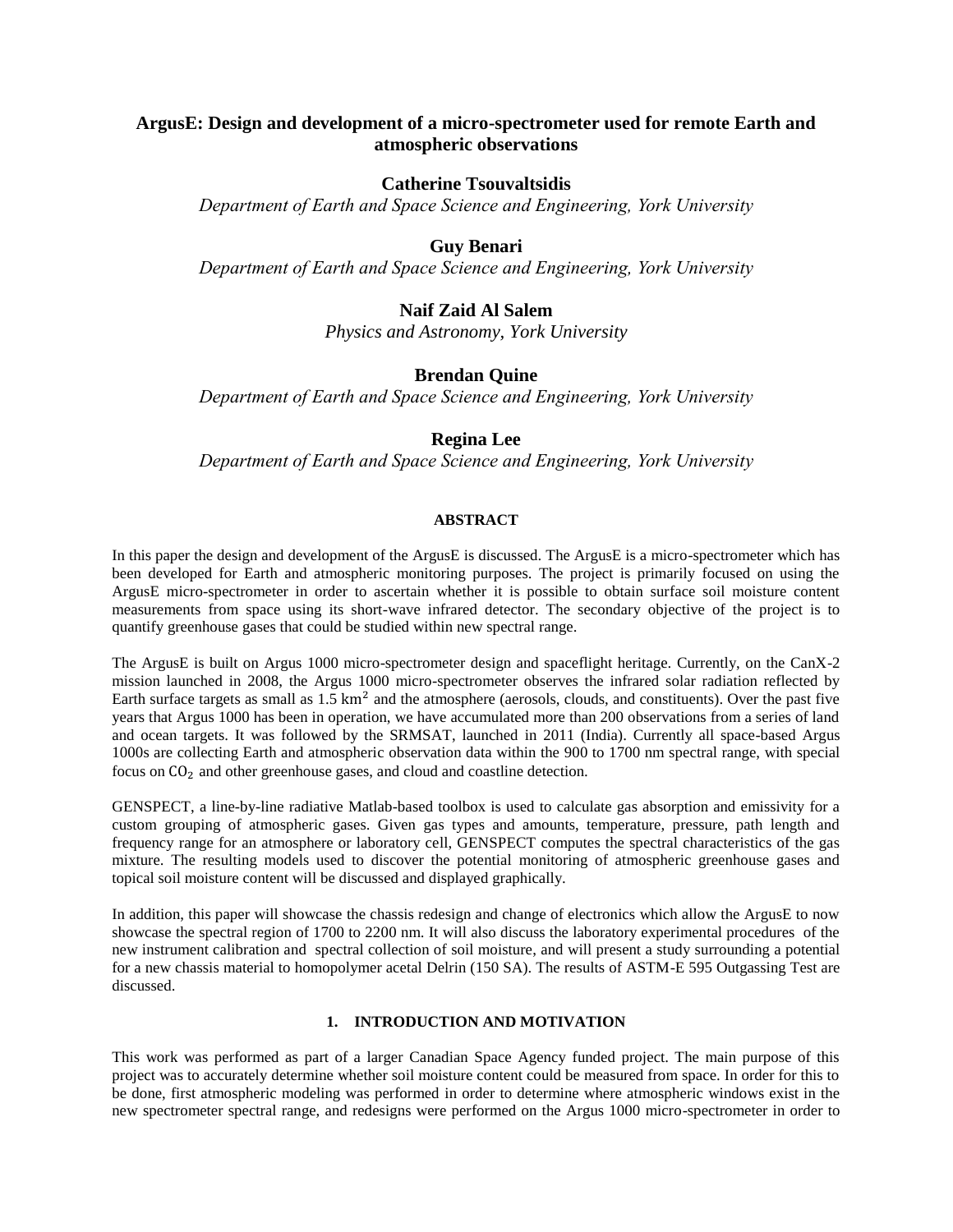measure the new wavelength region. The homopolymer Delrin (150 SA) was also studied and an outgassing test performed on it in order to understand whether or not it could be used as a possible casing material for the new spectrometer. Two versions of the ArgusE micro-spectrometer were to be built, each using a different chassis material (Delrin 150 SA and Al-6061). It was to be determined if the Delrin chassis can indeed be used in space or if it is to be redefined as UAV grade only.

## **2. GENSPECT**

GENSPECT is a spectral modeling tool used in atmospheric, climate and environmental studies [1]. Using GENSPECT, an atmospheric model will be created in order to see if a spectral window exists within the infrared spectrum where an instrument could take ground measurements without atmospheric interference. Wavelength regions which can be used for atmospheric constituent's column measurement will be noted. The GENSPECT tool allows for user input in order to create a synthetic spectrum to suit ones needs. For this project, the parameters used were reflective of data previously gathered using the Argus 1000 aboard CanX-2. The wavelength region of 1700 to 2200 nm was examined.

## 2.1 Geo-Parameters

The Zenith viewing angle was assumed to be zero in order to mimic a nadir viewing geometry, which is what would be accomplished when performing measurements from satellite orbiting the Earth. For surface parameters, the surface was set as smooth with a reflectance of 0.3, which corresponds to the value for wet soil [2]. The surface was chosen to be smooth in order to mimic the surface reflecting all incident energy that it receives from the sun. The other input variables set are incident angle and reflected angle, assumed each to be zero, Earth surface temperature set to 300K, and solar temperature set to 6000K.

## 2.2 Atmospheric Constituents

The main constituents taken into account for the GENSPECT Atmospheric model are  $CO, CO_2, N_2O, CH_4, O_2, O_3$ , and . These constituents were chosen as infrared photons are most absorbed by these molecules and to suit the research purpose of measurement through the atmosphere in the infrared region [3]. Each atmospheric constituent was checked for any measured changes in their mixing ration levels. This was done as the mixing ratios used in GENSPECT reflected those published in 1995. Only one constituent value has changed enough to warrant a value change in the mixing ratio  $-CO_2$ . According to Dr. Pieter Tans [4], CO<sub>2</sub> has risen from 351 ppm in 1995 to 398 ppm in 2013. A new atmospheric mixing ratio file was created to reflect concentration changes. The code was modified so that all of the isotopes of each atmospheric constituent are shown. This was done in order to simulate a realistic atmosphere.

## 2.3 Preliminary Model Outputs

The GENSPECT program was run in order to observe the individual behaviors of each atmospheric constituent and their overall combination. First a general model reflecting the near-infrared spectrum was produced in order to see the main areas where atmospheric interference occurs.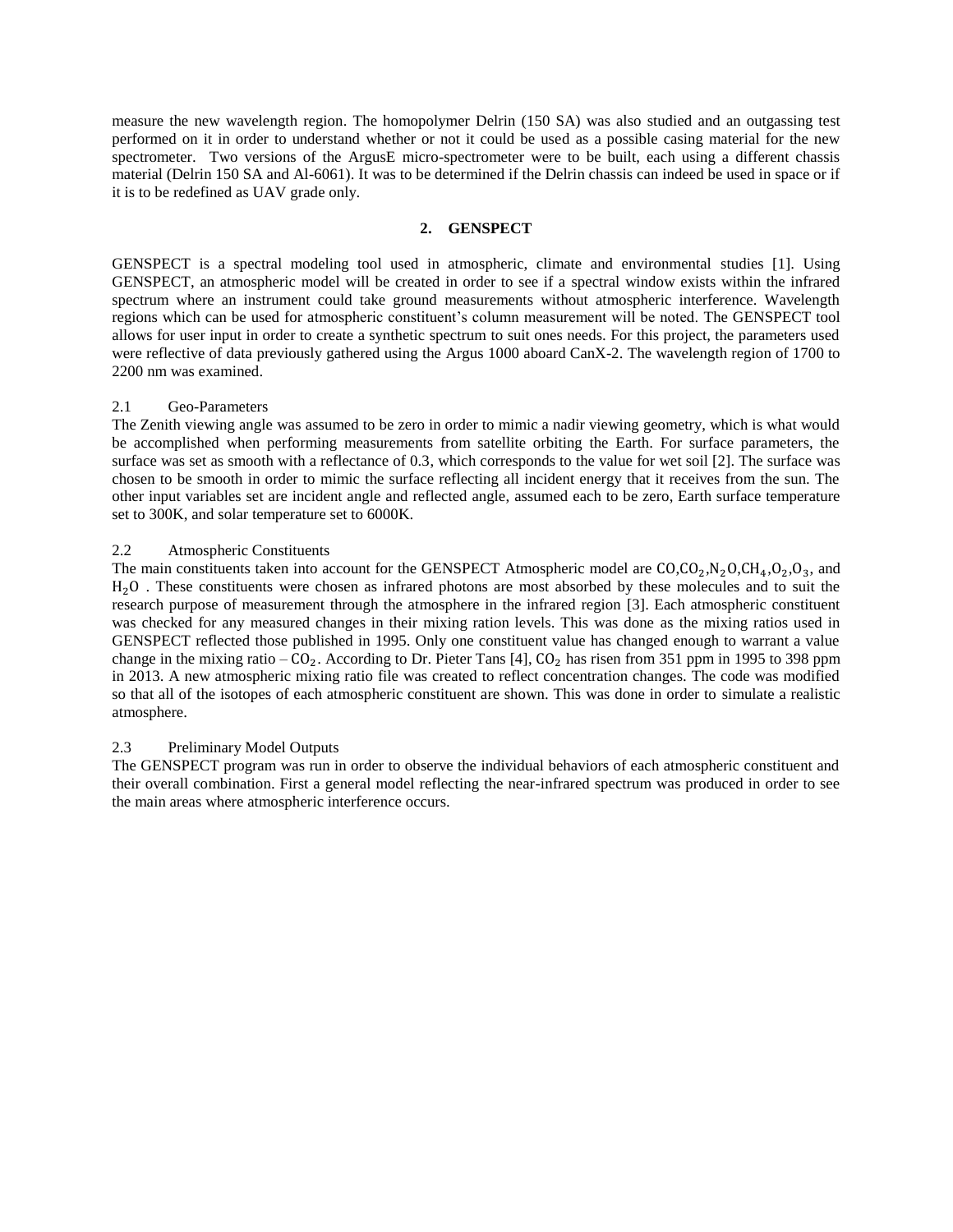

Fig. 1. All Constituents

Fig. 1 showcases the synthetic spectra of each individual constituents produced by the GENSPECT software. The yaxis represents the total radiance  $(W^*Sr^{-1*}m^{-2})$ , calculated from wavenumber data, while the x-axis is the wavelength showcased in nanometers. The lowest plot shows the total combined synthetic spectrum which is expected to be observed from space. The linear regions seen in the spectral graphs showcase where zero atmospheric interference are observed. The regions where atmospheric interference occur are visible and are represented by the dark regions which travel downwards from the radiance line in the y-axis. Any region which travels downwards from the radiance line is not usable for remote infrared measurements. Fig. 2 shows a more detailed view of the total combined synthetic spectrum.



Fig. 2. Total Combined Synthetic Spectrum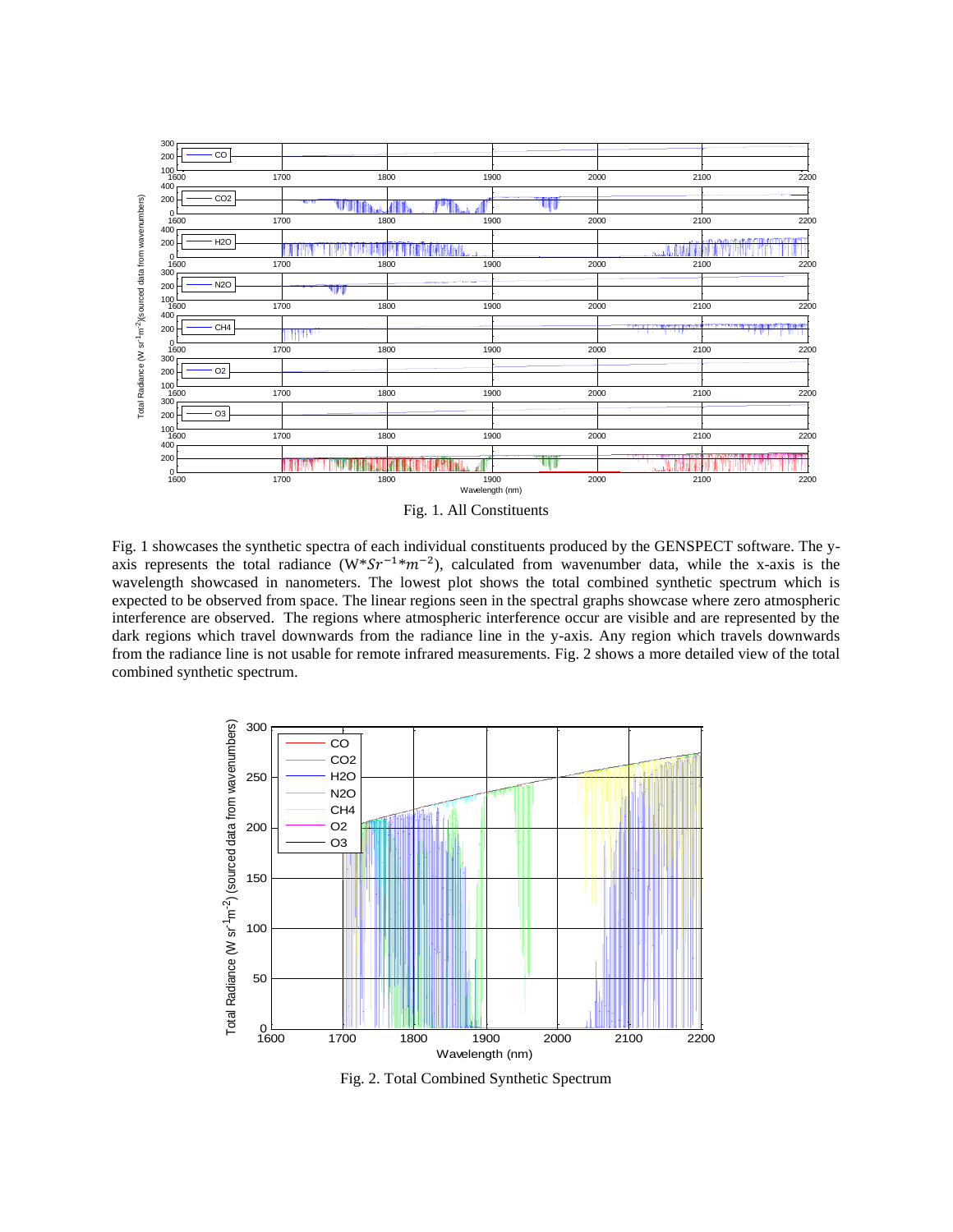The region of 1965 and 2020 nm wavelengths showcases a potential area for Earth based observations. The ArgusE spectrometer that will be used for the laboratory experiments has a 5 nm pixel resolution, allowing for multiple pixel measurements to be made between 1965 and 2020 nm wavelengths. This helps to provide a better idea of a small spectral window that may be useful towards the remote sensing of soil moisture. The Short Wave Infrared Region (SWIR) corresponds to the area which is known to contain soil health information, including soil moisture content [5]. From Fig. 2, it is evident that certain regions of the spectrum can be made to take column measurements, specifically  $CO<sub>2</sub>$  and  $H<sub>2</sub>O$ .

## **3. ArgusE**

### 3.1 Argus 1000

The Argus 1000 instrument is a near infrared (NIR) grating spectrometer, measuring spectra from 900 to 1700 nm. The Argus instrument has flown aboard CanX-2 since 2008 [6] and has been used to study various atmospheric constituents. At 228 g and a spectral resolution of 6 nm, the Argus is a great instrument to use for space based spectral measurements [7]. Currently the Argus 1000 spectrometer has features seen in Table 1.

| Table 1. Argus 1000 Spectrometer Specifications adapted from / |                                                           |  |  |
|----------------------------------------------------------------|-----------------------------------------------------------|--|--|
| <b>Argus 1000 Spectrometer Specifications</b>                  |                                                           |  |  |
| <b>Optics</b>                                                  | <b>Grating Spectrometer</b>                               |  |  |
| Configuration                                                  | Single Aperture                                           |  |  |
| <b>Field of View</b>                                           | 2.18 mRad viewing angle around centered camera bore-      |  |  |
|                                                                | sight with 15mm fore-optics                               |  |  |
| <b>Mass</b>                                                    | 228 g                                                     |  |  |
| <b>Accommodations</b>                                          | 40 mm x 50 mm x 80 mm                                     |  |  |
| <b>Operating Temperature</b>                                   | $-20$ to $+40$                                            |  |  |
| <b>Survival Temperature</b>                                    | $-25$ to $+50$                                            |  |  |
| <b>Detector</b>                                                | 265 element InGaAs Linear Array                           |  |  |
| <b>Grating</b>                                                 | 300 grooves/mm plane grating (12mm x 12mm)                |  |  |
| <b>Spectral Resolution</b>                                     | $6 \text{ nm}$                                            |  |  |
| <b>Operational Modes</b>                                       | 1: Continuous cycle, constant integration time            |  |  |
|                                                                | 2: Continuous cycle, adaptive exposure                    |  |  |
|                                                                | 3: Single shot                                            |  |  |
| <b>Data Delivery</b>                                           | Fixed length parity striped packets of single or co-added |  |  |
|                                                                | spectra with sequence number, temperature, array          |  |  |
|                                                                | temperature, and operation parameters.                    |  |  |
| <b>Integration Time</b>                                        | 500 µs to 4.096 s                                         |  |  |
| <b>Calibration</b>                                             | Five-wavelength laser calibration and radiance            |  |  |
|                                                                | calibration                                               |  |  |
| <b>Volatiles</b>                                               | Less than 0.1% volatile internals by mass.                |  |  |
| <b>Exposure Environment</b>                                    | Clean-room class 10,000 or better recommended. Class      |  |  |
|                                                                | 1,000 required for optical or internal inspection.        |  |  |
| <b>Signal to Noise Ratio</b>                                   | 120:1                                                     |  |  |
| <b>Dark Noise</b>                                              | 11 RMS counts                                             |  |  |
| <b>Power Consumption</b>                                       | $2.4 W$ (max)                                             |  |  |

Table 1. Argus 1000 Spectrometer Specifications [adapted from 7]

For the new spectral range of 1700 to 2200 nm to be observed, a modified version of the Thoth Technology microspectrometer Argus 1000 was designed and built. The component changes that were to the made to the instrument in order to maximize the measurement of soil moisture content in the SWIR region.

### 3.1 InGaAs Linear Array

Linear arrays are linear focal planes that are composed of individual detectors. The InGaAs linear array is a specific type of array mean to detect light in three specific IR ranges 900 to 1700 nm, 1100 to 2200 nm or 1100 to 2600 nm. There are many other options such as detector height, pixel pitch and the number of pixels in the array to consider when choosing a linear focal plane array.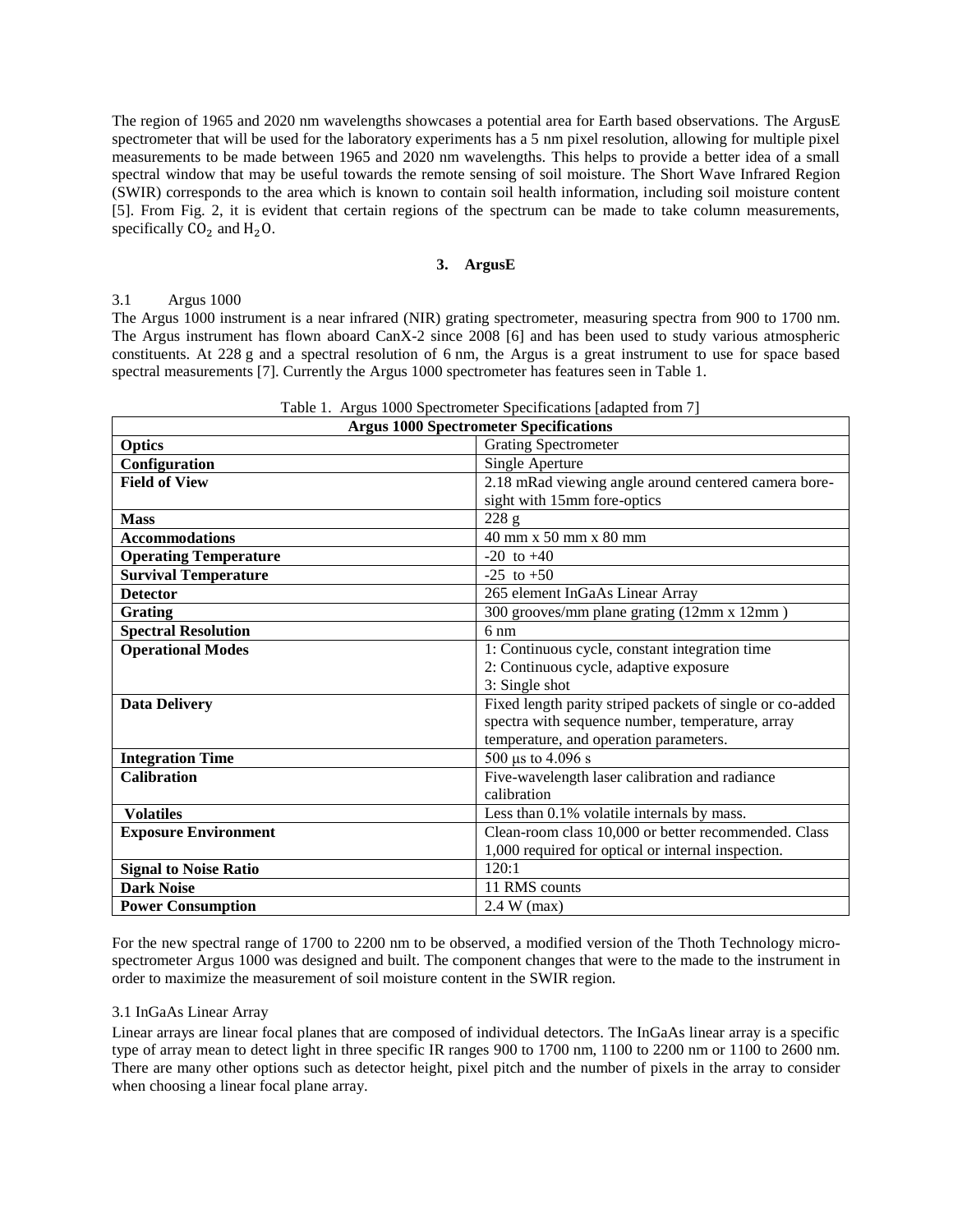

Fig. 3. Responsivity and QE of Linear Arrays [http://www.sensorsinc.com/arrays.html]

The Quantum Efficiency and Responsivity of the linear arrays varies according to the spectral sensitivity of the linear plane array. The Responsivity of the linear plane array increases in values from the start of the spectral range to the end of it, whereas the QE is mainly stable in the spectral region of interest. The new spectral range that the ArgusE will measure has a Responsivity of 0.9 to 1.1 from while the QE is found to be 0.65 to 0.7 in the spectral range 1700 nm to just below 2200 nm.

The design goals of the ArgusE were to mimic the optical and electrical systems of the Argus 1000. In order to do this, each system was revamped. The current InGaAs Linear Array model used for the Argus 1000 was studied and compared to the LSB model which came recommended by Sensors Unlimited, Inc. The SU256LSB-2.2TI-0250 InGaAs linear array is considered to be state of the art technology and is currently available on the market, featuring the latest technology in one- stage TEC cooling. When comparing the spectral sensitivity, number of pixels and pixel height and pitch, both the current model and LSB are the same. The SU256LSB-2.2T1-0250 was chosen due to availability and better cooling system which has a chance to result in better data collection. The physical length of the detector in this chip measures to 12.5 mm, which is used in order to solve for the new optical design. The sizing of the SU256LSB-2.2T1-0250 array is seen in Fig.4.



Fig. 4. SU256LSB-2.2T1-0250 Sizing

#### 3.3 Chassis Redesign

The chassis required enlargement in order for the new electronics deck and internal optical components. This gave space for more stable mounts to be placed internally. The optical deck which shields the optical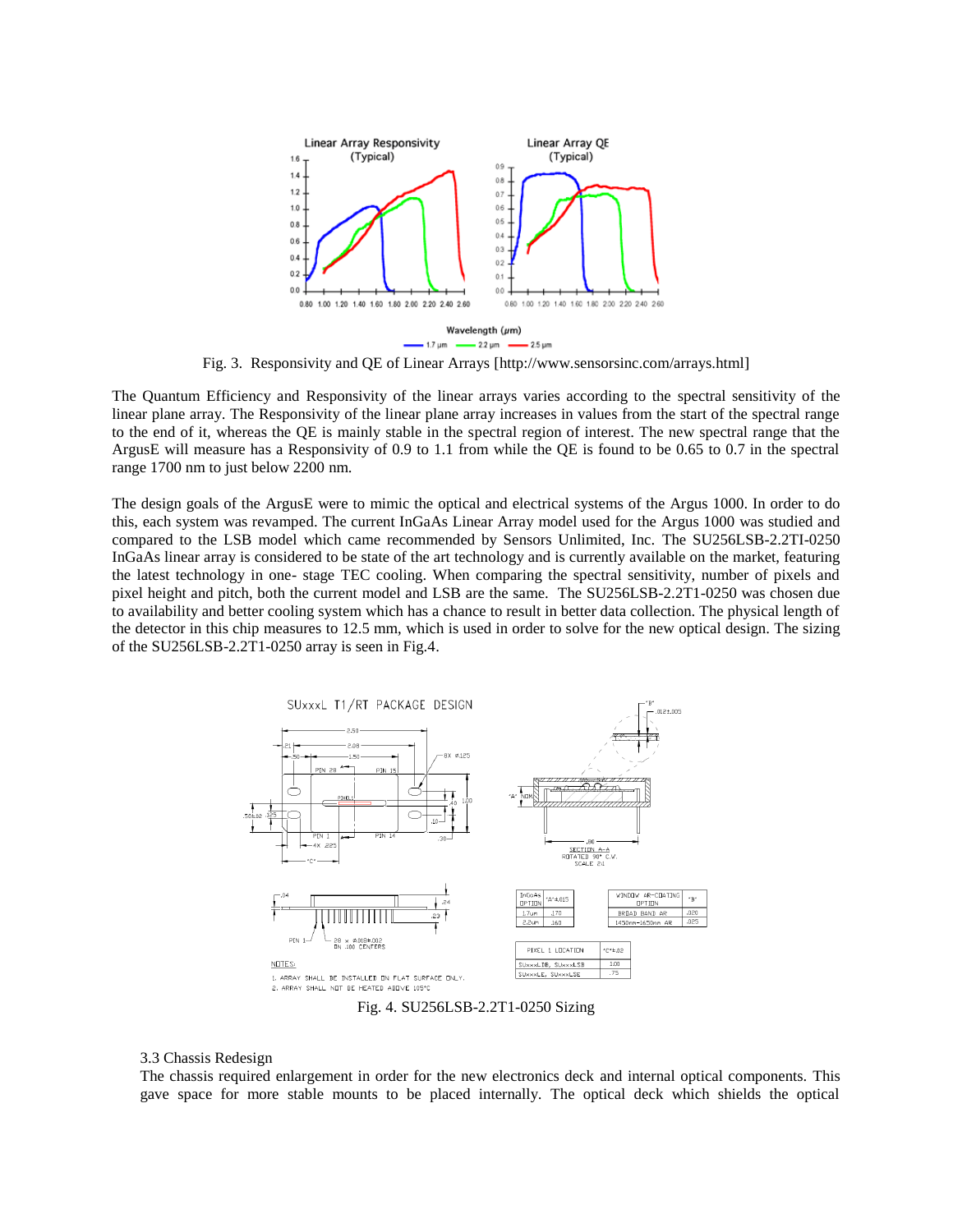components was changed in order to contain the new pathways the light-waves travel. Additional mounting holes were also added in the optical deck in order for either the redesigned electronics deck. The CAD models for both the Argus 1000 and ArgusE instrumentation are shown. Fig. 5 shows a typical optical deck mounted over the regions where light sensitive equipment is mounted, while in Fig. 6 the grating and detector mounting equipment can be seen. The location to each mount is specifically determined for the spectrometer's end use (desired spectral range) and will vary with instrument to instrument.



Fig. 5. Argus 1000 CAD model



Fig. 6. ArgusE CAD Model

In order to accommodate for the new desired spectral range, the ArgusE instrument chassis was enlarged from 40 mm x 50 mm x 80 mm [7] to 80 mm x 50 mm x 80 mm. The final assembled ArgusE can be seen in Fig. 7. The final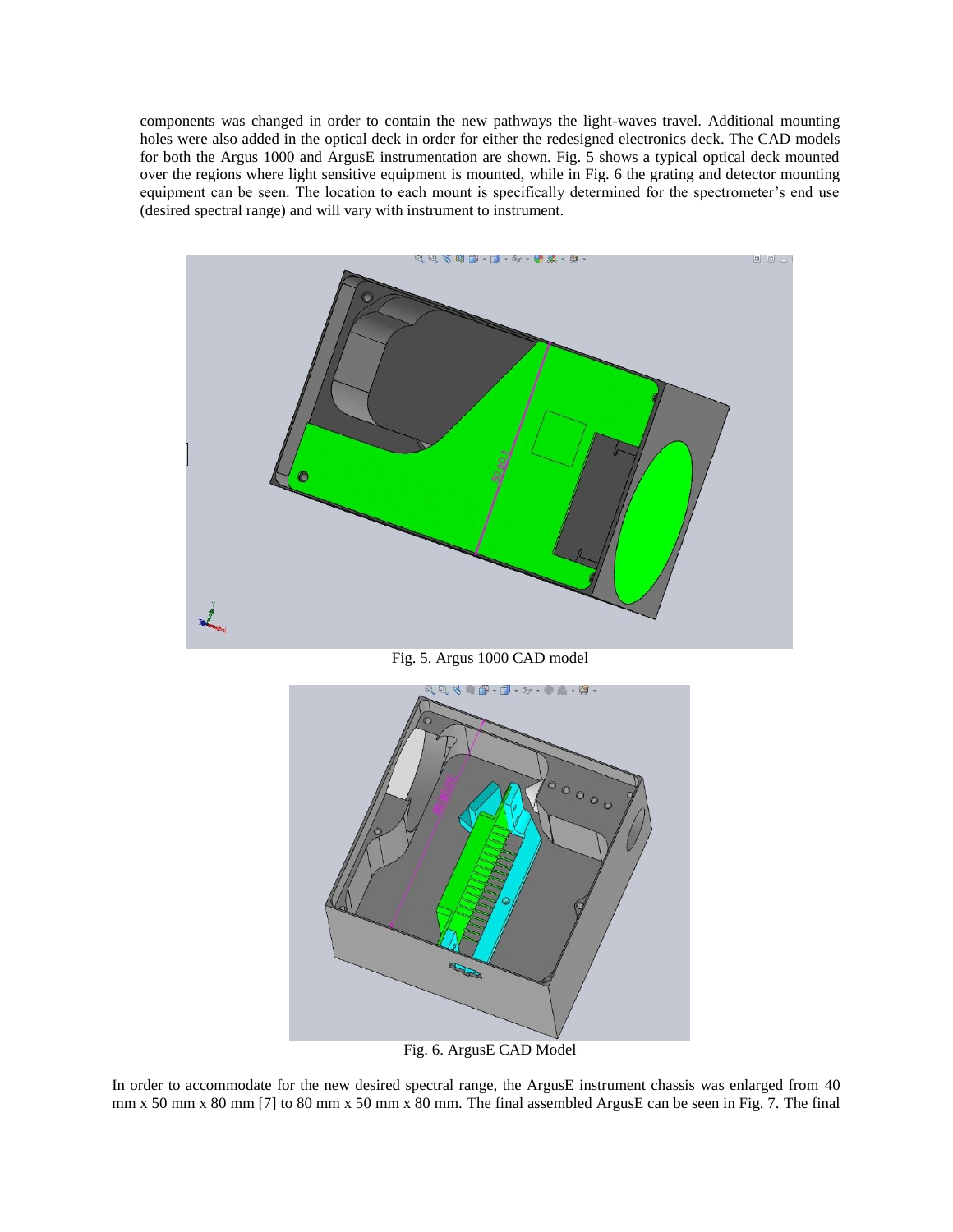weights for the assembled chassis' are 206.48 g for the Al-6061 assembly and 116.37 g for the Delrin 150SA version.



Fig. 7. Assembled ArgusE micro-spectrometer

## **4. DELRIN**

Chassis material is very important when designing a spectrometer. This is the material responsible for ensuring that the internal electrical and optical components are stable and unmoving during the spectrometer use. If there is internal movement, then the spectrometer will not function as planned and the spectral data retrieved may be useless. For the ArgusE model, the use of Delrin was studied. Delrin is a homopolymer acetal which shows a good balance of internal properties meant to bridge the gap between plastics and metals. Delrin is typically manufactured by DuPont [8]. Many types of Delrin are available for purchase which comes in a variety of processing methods and product characteristics. All DuPont manufactured Delrin products show good dimensional stability, have good wear and abrasion properties, are chemically resistant to hydrocarbons, solvents and neutral chemicals, resulting in a product which can be used for many industrial applications. For this project, the types of Delrin available needed to be narrowed down. Delrin can be processed using both extrusion methods and injection molding. Only Delrin grades that were processed using extrusion methods were looked at, as they are more densely packed and found to exhibit maximum toughness versus the injection molded Delrin. Only three types of Delrin are manufactured using extrusion methods. They are seen in Table 2.

| <b>Delrin Grade</b> | <b>Process Characteristics</b>    | <b>Product Characteristics</b> | <b>Applications</b>        |
|---------------------|-----------------------------------|--------------------------------|----------------------------|
| <b>150SA</b>        | High viscosity resin with low die | Maximum toughness in an        | Highly stressed sheet, rod |
|                     | deposit.                          | extrusion resin without        | and tubing.                |
|                     |                                   | modification.                  |                            |
| 150E                | High viscosity resin with low die | Toughness with reduced         | Exclusively stock shapes   |
|                     | deposit.                          | center-line porosity.          | that is greater than .25   |
|                     |                                   |                                | inches thick.              |
| 550SA               | General purpose extrusion resin   | balanced<br>Excellent          | for<br>Stock<br>shapes     |
|                     | with additive system that allows  | properties<br>in<br>resin      | machining part, including  |
|                     | without voids or<br>fast cycling  | producing<br>uniform<br>rod    | rod, sheet, and tube.      |
|                     | warpage.                          | stock.                         |                            |

From the properties compared in Table 2, Delrin 150SA is the type of Delrin grade chosen to build the ArgusE chassis. The material currently used for the Argus 1000 spectrometer is AL-6061. The shortened table of material characteristics is seen in Table 3.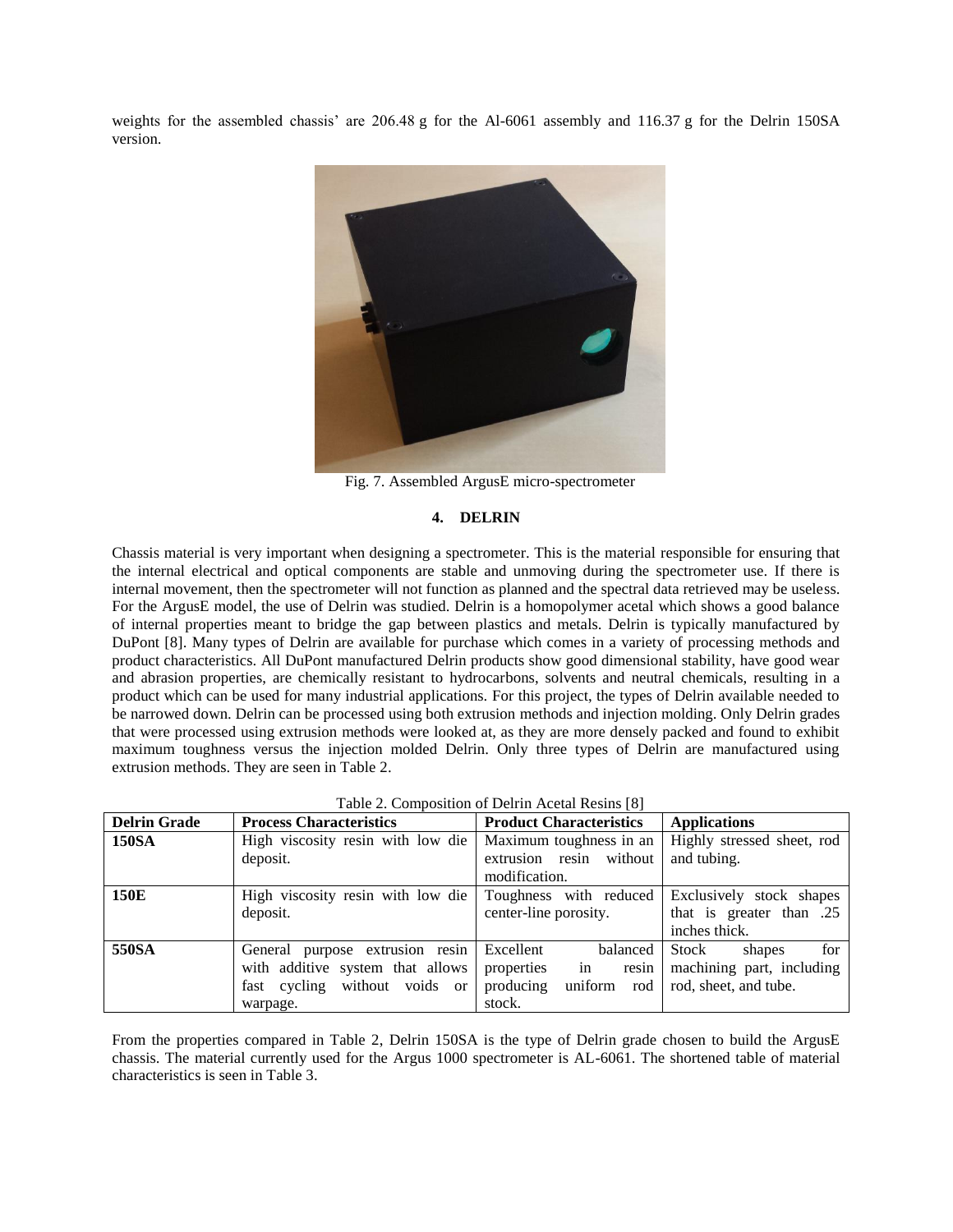|                   | <b>Properties</b>                             | Al-6061 | Delrin 150SA |
|-------------------|-----------------------------------------------|---------|--------------|
| <b>Physical</b>   | Density $(g/cc)$                              | 2.7     | 1.41         |
| <b>Mechanical</b> | Ultimate Tensile Strength (MPa)               | 310     | 101          |
|                   | Shear Strength (MPa)                          | 207     | 66           |
|                   | Poisson Ratio                                 | .33     | .35          |
|                   | Modulus of Elasticity (Young's Modulus) (GPa) | 69      | 3.103        |
| <b>Thermal</b>    | Thermal Conductivity (W/mK)                   | 167     |              |

Table 3. Al-6061 and Delrin 150SA Material Properties [8, 9]

Table 3 showcases the potential downfall's for Delrin 150SA's use in space. Mainly its thermal conductivity is low enough that additional systems would be needed in order to ensure the heat produced by the Argus electronics board were to be drawn sufficiently away.

4.1 ASTM E 595 Total Mass Loss and Collected Volatile Materials from Outgassing in a Vacuum Environment

The industry standard test for measuring outgassing in materials is ASTM (American Society for Testing and Materials) E 595. Developed by NASA [10] to screen low outgassing materials for use in space, the test determines the volatile content of material samples placed in a heated vacuum chamber. It measures the Total Mass Loss (TML), Collected Volatile Condensable Material (CVCM) and Water Vapor Regained (WVR).

The main equipment used at Thoth Technology to perform this test is the TVAC, thermal vacuum, chamber. The chamber is used normally to test macro-items, but can be used to testing of micro-quantities. The chamber is equipped with various types of thermocouples in order to ensure the desired temperature is reached inside of the chamber.

The testing was performed in from Feb.  $27<sup>th</sup>$  2015 to March  $2<sup>nd</sup>$  2015 using the measurements methods and apparatus' described in ASTM E 595-98. Multiple numbers of samples were being tested during this time in the TVAC. Each sample must be between 100 and 300 milligrams of mass and is placed into a pre-weighed aluminum foil boat, which has been cleaned and dried. The samples are then bathed in a 24-hour pre-conditioning soak at 25 °C, 50% relative humidity and standard atmospheric pressure to ensure that the samples receive a common preliminary treatment. Following the bath, the individual samples are re-weighed then placed into individual compartments in a solid copper bar which can be heated. Each compartment is closed by a solid copper cover, requiring that all volatile materials escape only through a 6.3-mm (0.25-in.) diameter exit port.

The Delrin 150SA samples (Fig. 8.) are approximately 5.25+/-.01 mm in dimension, each weighing in the region of 202 milligrams.



Fig. 8. Delrin (150SA) Samples Prepared for ASTM E 595 Test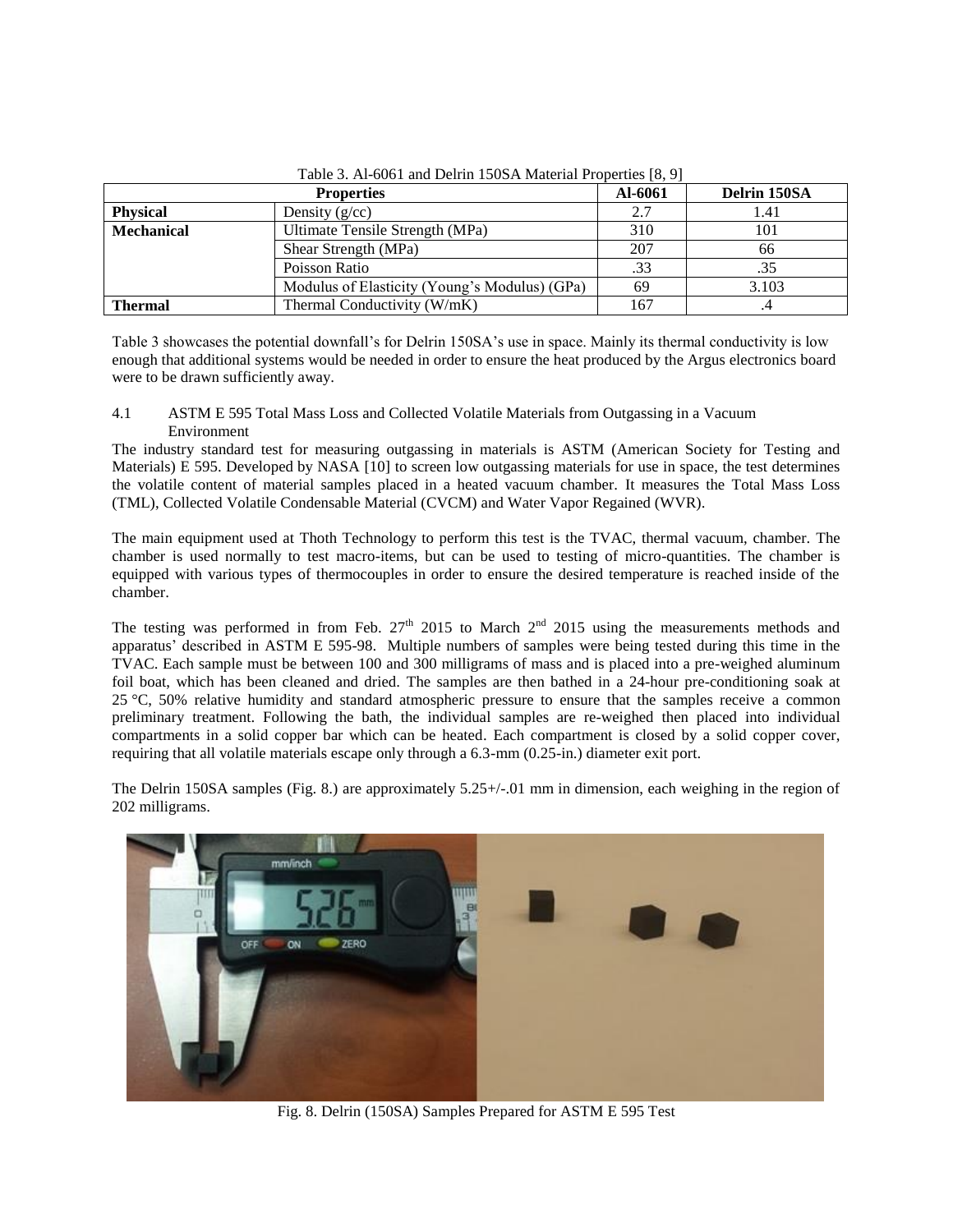The copper heater bar is heated to 125° C for 24 hours. The sample is also heated to 125° C by conduction and radiation. This causes the volatile materials to be driven off, with their only escape being through the exit port. At a distance of 12.7 mm, a chromium-plated collector is in direct line of sight of the exit port and is maintained at 25° C. The majority of escaping volatiles collect on the chromium-plated disk while barriers near the collector plate to prevent cross-contamination between neighboring samples.

The TML is determined from the weights measured pre and post the 125° C soak in vacuum and is presented as a percentage loss, while similarly the weight differences between the cleaned collector and that of the collector with condensed outgassed materials on it is used to observe the mass of the condensables and is calculated as a percentage of the starting mass of the sample (CVCM). The final value measured is the WVR which is a percentage of the starting mass of the amount of water reabsorbed in 24 hours while the sample is exposed to  $25^{\circ}$  C, and 50percent relative humidity bath.

| Parameter                            | Unit           | <b>Test Data</b> | <b>Test Data</b> |
|--------------------------------------|----------------|------------------|------------------|
| <b>Test Manager</b>                  | #              | RJ               | <b>RJ</b>        |
| <b>Start Date</b>                    | #              | 27-Feb-15        | 27-Feb-15        |
| <b>End Date</b>                      |                | 02-Mar-15        | 02-Mar-15        |
| Client ID                            | #              | cat1             | cat2             |
| Thoth ID                             | #              | $P-002$          | $Q-002$          |
|                                      |                | Delrin Cube      | Delrin Cube      |
| Description                          | #              | 1                | 2                |
| Manufacturer                         | #              | DuPont           | DuPont           |
| Requestor                            | #              | Tsouvaltsidis    | Tsouvaltsidis    |
| Sample Temperature                   | $\overline{C}$ | 125              | 125              |
| <b>Collector Temperature</b>         | $\overline{C}$ | 25               | 25               |
| Pressure                             | Torr           | 1.0E-05          | 1.0E-05          |
| Time at temperature                  | hours          | 24               | 24               |
| Number of samples per boat           | #              | $\mathbf{1}$     | $\mathbf{1}$     |
| Approx. weight per sample            | g              | 0.202984         | 0.202424         |
| Position number                      | #              | P                | O                |
| Initial holder mass                  | g              | 0.061136         | 0.068514         |
| Final holder mass                    | g              | 0.061118         | 0.068586         |
| Initial collector mass               | g              | 16.823192        | 16.655632        |
| <b>Cleaned Collector Mass</b>        | g              | 16.823246        | 16.655574        |
| Final collector mass                 | g              | 16.823294        | 16.655680        |
| Position number                      | #              | P                | $\overline{Q}$   |
| Initial holder $+$ sample            | g              | 0.264072         | 0.270872         |
| Initial $+$ sample after 24hrs       | g              | 0.264094         | 0.270888         |
| Final holder + sample                | g              | 0.263228         | 0.270024         |
|                                      | 24 h 50%       |                  |                  |
| Reweighed sample + holder            | <b>RH</b>      | 0.263426         | 0.270224         |
| Initial collector mass               | g              | 16.823246        | 16.655574        |
| Final collector mass                 | g              | 16.823294        | 16.655680        |
| <b>Total Mass Loss (TML)</b>         | $\%$           | 0.43%            | 0.43%            |
| <b>Total Mass Gain (CVCM)</b>        | $\%$           | 0.02%            | 0.05%            |
| <b>Total Water Regained</b><br>(WVR) | $\%$           | 0.10%            | 0.10%            |

Table 4. Delrin 150SA Data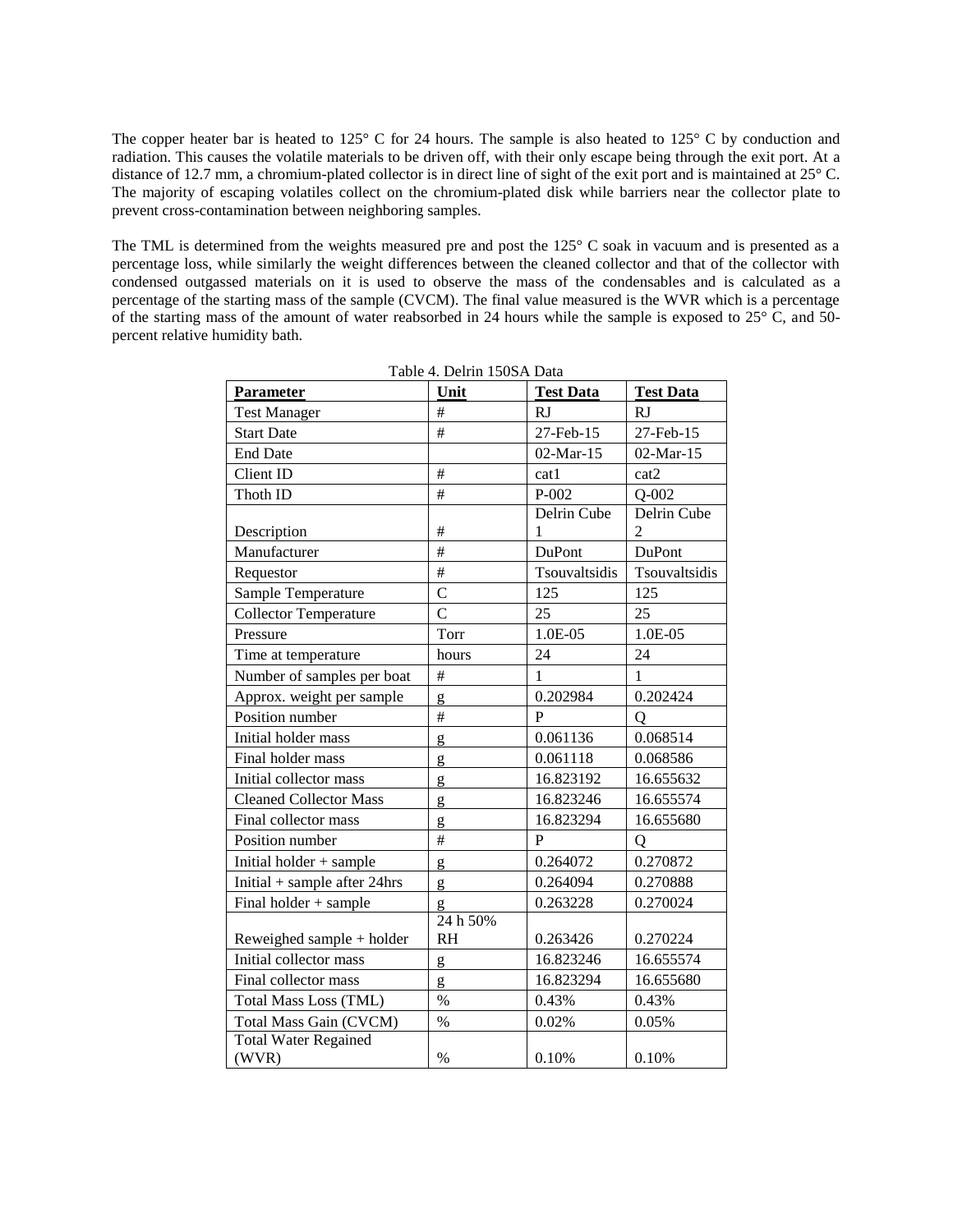Materials pass or fail the test based on these TML and CVCM measurements. If the CVCM exceeds 0.1%, the material fails. The material will also fail if the TML exceeds 1%—though the TML may be offset by water vapor regained (WVR) by the sample in a subsequent measurement [12]. The conditions which need to be met are seen in Table 5.

| Condition   |        | <b>Outcome</b>                       |  |
|-------------|--------|--------------------------------------|--|
| <b>CVCM</b> | TML    |                                      |  |
| $< 0.1\%$   | c1%    | Material passes                      |  |
| $< 0.1\%$   | $>1\%$ | If TML-WVR $<$ 1%, material can pass |  |
| $> 0.1\%$   |        | If TML-WVR $> 1\%$ , material fails  |  |

Table 5. ASTM E 595 Pass/Fail Conditions

If a material passes NASA low outgassing tests, it can potentially be used in a multitude of applications including outer space, high vacuum, specialty optical and electro-optical applications, among others.

## **5. INSTRUMENT CALIBRATION**

In order to perform a thorough analysis and interpretation, all the acquired spectral data should be converted to the corresponding radiance per wavelength values. This conversion can be carried out once the calibration of ArgusE is performed. The calibration process, which involves in using a light source, spectralon, and the ArgusE spectrometer, plays a key role in converting the instrument detector array measurements into radiance values. A halogen lamp source is utilized to validate the test procedure and the process is repeated using another calibrated light source to minimize error in the calibration. The calibration methodology for Argus is based on the method being followed and provided in Tsouvaltsidis [13] where an Argus 1000 instrument was calibrated in lab.

Figure 7 illustrates the laboratory set up for the calibration process which involves in the halogen lamp, spectralon, and Argus spectrometer. The blackbody radiation emitted by the halogen lamp reflects off the spectralon into the spectrometer.



Figure 7. Block diagram for radiance calibration [14]

The spectral emittance of the halogen is a function of wavelength  $\lambda$ , and temperature T, and is given by

$$
E_{ph\lambda f}(\lambda, T) = \varepsilon(\lambda, T) \cdot \frac{2\pi c}{\lambda^4} \cdot \frac{1}{e^{\frac{hc}{\lambda kT} - 1}} \tag{1}
$$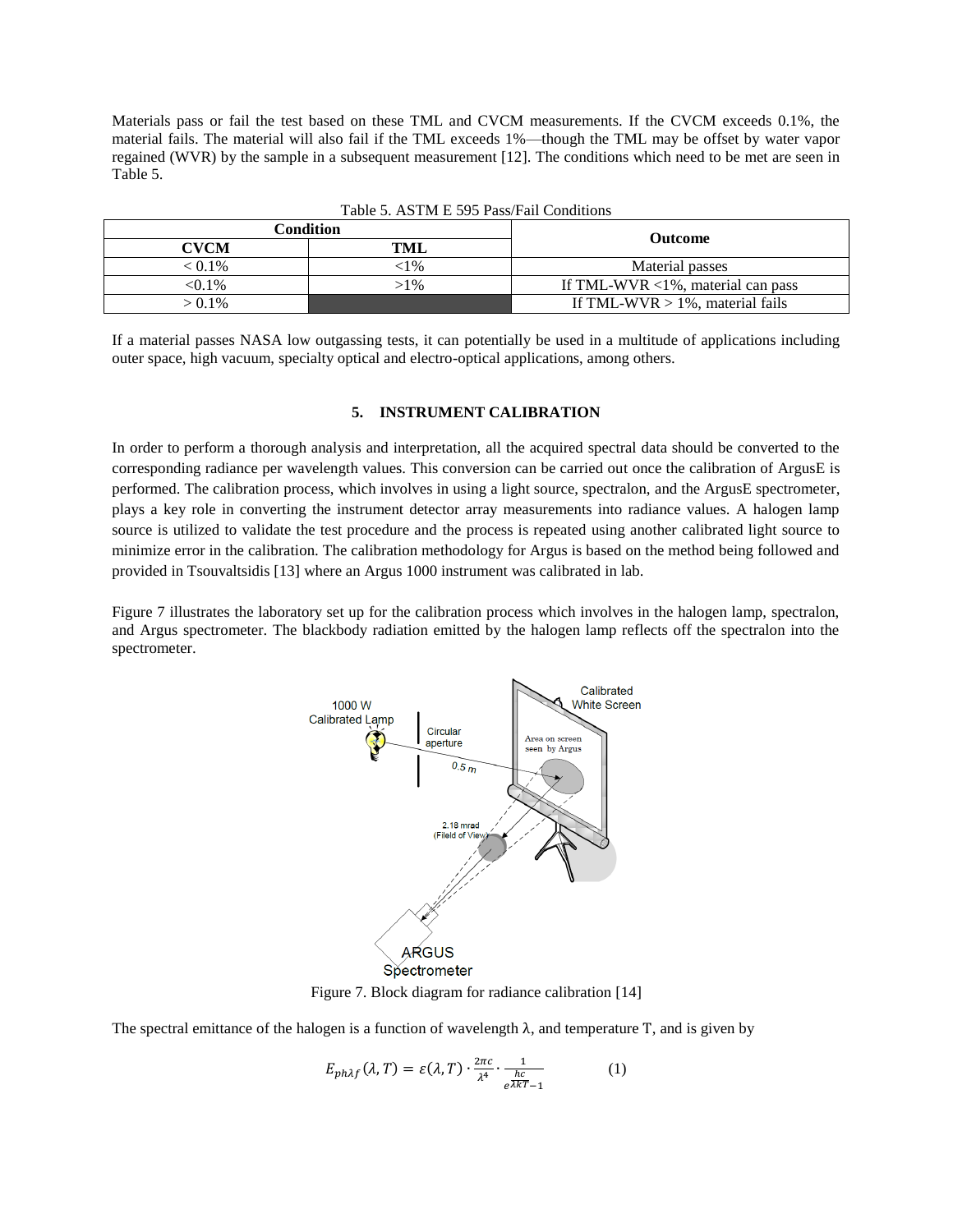where  $\varepsilon$  = emissivity of the halogen filament

 $c$  = speed of light

 $h =$  Planck constant

 $k =$ Boltzmann's constant

The wavelength range of the spectrometer is known from the wavelength calibration experiment and converts the pixel numbers on the spectrometer to wavelength values. The spectral emittance can be calculated at each wavelength using this conversion and can then be used to determine the brightness of the spectralon screen. This is done using the following equation:

$$
B_{ph\lambda f}(\lambda, T) = a_f \cdot E_{ph\lambda f}(\lambda, T) \cdot \alpha(\lambda) \cdot \frac{1}{L^2} \cdot \frac{1}{4\pi^2} \cdot \cos \theta \qquad (2)
$$

where  $a_f$  = halogen lamp emitting area

 $\alpha$  = screen albedo

 $L =$ lamp to the screen distance,

 $\theta$  = angle between the lamp and the spectrometer.

The power,  $P$ , received by the instrument at each wavelength can then be calculated using Equation 3.

$$
P = B_w \varphi \pi \left(\frac{p}{2}\right)^2 \quad (3)
$$

where  $\phi$  = spectrometer field of view spectrometer  $D =$  spectrometer lens diameter

The amount of energy per count,  $JPC$ , can then be determined using the Equation 4.

$$
JPC = \frac{Pt}{N} \quad (4)
$$

where  $t =$  exposure time setting of the instrument  $N =$  number of detector counts at each wavelength

### **6. CONCLUSIONS**

The synthetic spectrum was generated using GENSPECT. From this, a probable atmospheric window looks to exist in the SWIR region from 1965 to 2020 nm. The potential for atmospheric column measurements to be taken were assessed and perceivably  $CO<sub>2</sub>$  and the H<sub>2</sub>O columns can be measured.

The ArgusE micro-spectrometer built with both chassis materials (AL-6061 chassis and Delrin 150SA). The traditional chassis performed as expected during assembly, while the Delrin (150SA) chassis outperformed in terms of relative strength while being flexed. ASTM E 595 testing was performed on the Delrin material used for the ArgusE chassis. Delrin 150 SA by definition passed the testing.

During the calibration process, the energy per count relationship solved for using ArgusE.

### **7. FUTURE WORK**

Future work includes performing controlled laboratory experiments in order to see if a correlation between radiance observed at 1965 and 2180 nm exists with varying soil moisture content. The use of Delrin must be further studied in order to understand if the most modern versions of 150SA are suitable for space. This includes further thermal cycling in a vacuum chamber, bombardment with ozone particulates and vibration testing to ensure material solidity while comparing all results with those known for AL-6061. This will help to determine is the Delrin chassis can indeed be used in space or if it is to be redefined as UAV grade only.